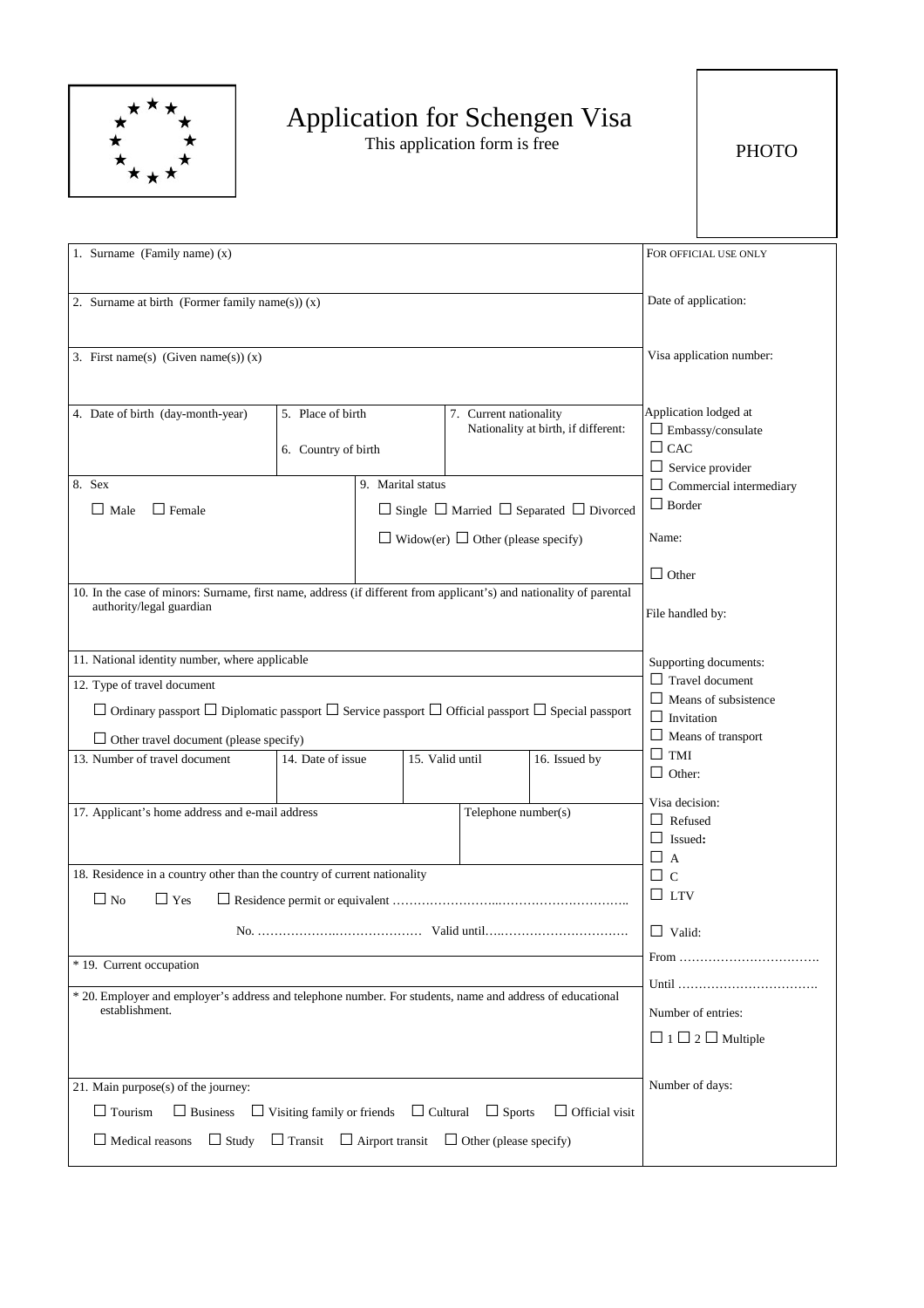| 22. Member State(s) of destination                                | 23. Member State of first entry              |  |
|-------------------------------------------------------------------|----------------------------------------------|--|
|                                                                   |                                              |  |
| 24. Number of entries requested                                   | 25. Duration of the intended stay or transit |  |
| $\Box$ Two entries $\Box$ Multiple entries<br>$\Box$ Single entry | Indicate number of days                      |  |

The fields marked with \* shall not be filled in by family members of EU, EEA or CH citizens (spouse, child or dependent ascendant) while exercising their right to free movement. Family members of EU, EEA or CH citizens shall present documents to prove this relationship and fill in fields No 34 and 35.

(x) Fields 1-3 shall be filled in in accordance with the data in the travel document.

| 26. Schengen visas issued during the past three years                                                              |                                                                   |  |                      |  |
|--------------------------------------------------------------------------------------------------------------------|-------------------------------------------------------------------|--|----------------------|--|
| $\Box$ No                                                                                                          |                                                                   |  |                      |  |
|                                                                                                                    |                                                                   |  |                      |  |
|                                                                                                                    |                                                                   |  |                      |  |
| 27. Fingerprints collected previously for the purpose of applying for a Schengen visa                              |                                                                   |  |                      |  |
| $\Box$ No                                                                                                          | $\Box$ Yes                                                        |  |                      |  |
|                                                                                                                    |                                                                   |  |                      |  |
| 28. Entry permit for the final country of destination, where applicable                                            |                                                                   |  |                      |  |
|                                                                                                                    |                                                                   |  |                      |  |
| 30. Intended date of departure from the Schengen area<br>29. Intended date of arrival in the Schengen area         |                                                                   |  |                      |  |
| * 31. Surname and first name of the inviting person(s) in the Member State(s). If not applicable, name of hotel(s) |                                                                   |  |                      |  |
| or temporary accommodation(s) in the Member State(s)                                                               |                                                                   |  |                      |  |
|                                                                                                                    |                                                                   |  |                      |  |
|                                                                                                                    |                                                                   |  |                      |  |
|                                                                                                                    |                                                                   |  |                      |  |
| Address and e-mail address of inviting person(s)/hotel(s)/temporary<br>Telephone and telefax<br>accommodation(s)   |                                                                   |  |                      |  |
|                                                                                                                    |                                                                   |  |                      |  |
| * 32. Name and address of inviting company/organisation<br>Telephone and telefax of                                |                                                                   |  |                      |  |
|                                                                                                                    |                                                                   |  | company/organisation |  |
|                                                                                                                    |                                                                   |  |                      |  |
| Surname, first name, address, telephone, telefax, and e-mail address of contact person in company/organisation     |                                                                   |  |                      |  |
|                                                                                                                    |                                                                   |  |                      |  |
|                                                                                                                    |                                                                   |  |                      |  |
|                                                                                                                    |                                                                   |  |                      |  |
|                                                                                                                    |                                                                   |  |                      |  |
| * 33. Cost of travelling and living during the applicant's stay is covered                                         |                                                                   |  |                      |  |
| $\Box$ by the applicant himself/herself                                                                            | $\Box$ by a sponsor (host, company, organisation), please specify |  |                      |  |
| Means of support                                                                                                   |                                                                   |  |                      |  |
| $\Box$ Cash                                                                                                        |                                                                   |  |                      |  |
| $\Box$ Traveller's cheques                                                                                         | Means of support                                                  |  |                      |  |
| $\Box$ Credit card                                                                                                 | $\Box$ Cash                                                       |  |                      |  |
| $\Box$ Prepaid accommodation                                                                                       | $\Box$ Accommodation provided                                     |  |                      |  |
| $\Box$ Prepaid transport                                                                                           | $\Box$ All expenses covered during the stay                       |  |                      |  |
| $\Box$ Other (please specify)                                                                                      | $\Box$ Prepaid transport                                          |  |                      |  |
|                                                                                                                    |                                                                   |  |                      |  |